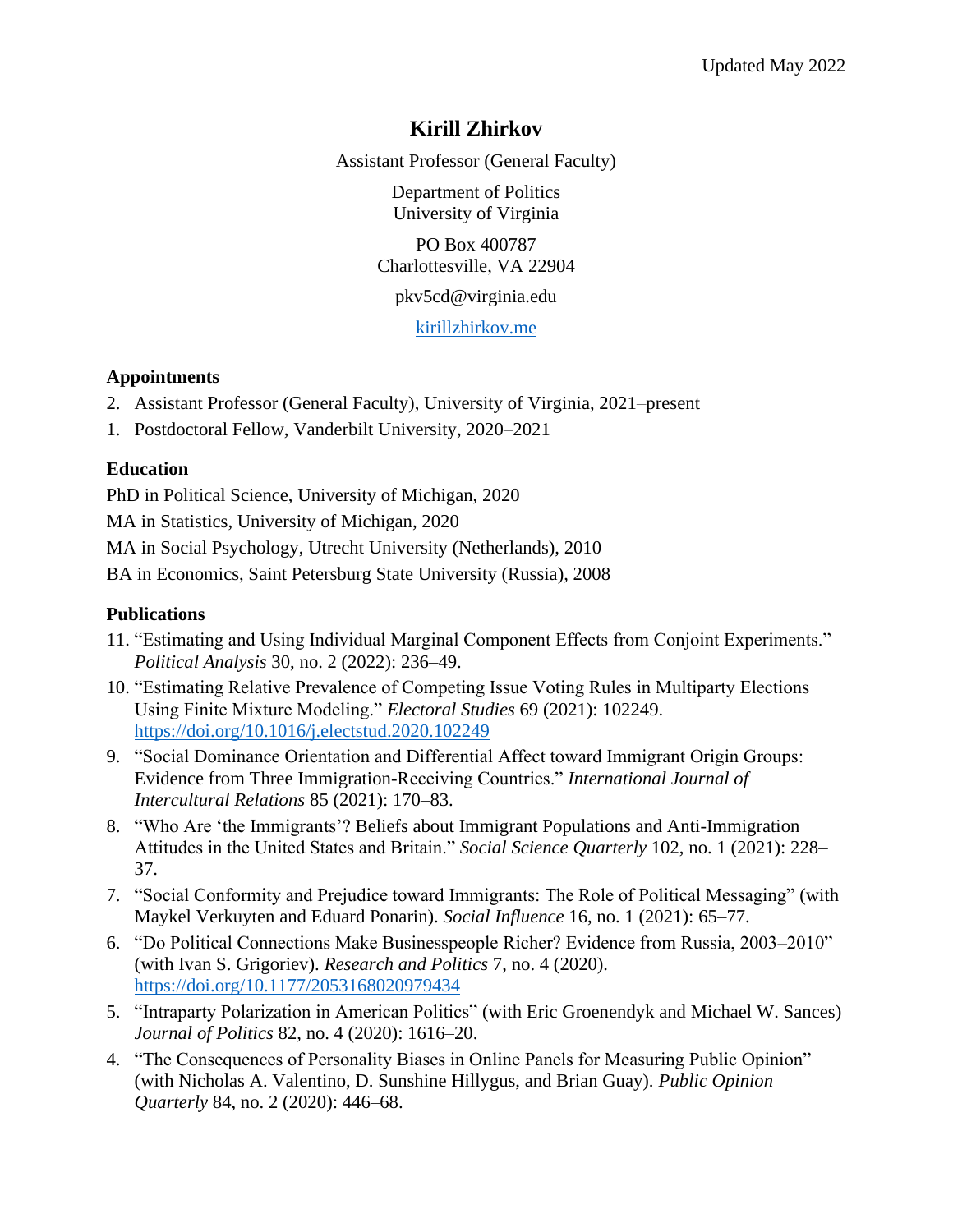- 3. "Dogmatism and Militant Internationalism among Foreign Policy Elites: Evidence from Russia, 1995–2016." *Post-Soviet Affairs* 35, no. 5–6 (2019): 422–32.
- 2. "Nativist but not Alienated: A Comparative Perspective on the Radical Right Vote in Western Europe." *Party Politics* 20, no. 2 (2014): 286–96.
- 1. "Perceptions of World Politics and Support for Terrorism among Muslims: Evidence from Muslim Countries and Western Europe" (with Maykel Verkuyten, and Jeroen Weesie). *Conflict Management and Peace Science* 31, no. 5 (2014): 481–501.

### **Forthcoming**

- 3. "Perceptions of Stereotypically Immigrant Groups as Darker-Skinned and Politics of Immigration in the United States and Britain." *Politics, Groups, and Identities*. Published ahead of print.<https://doi.org/10.1080/21565503.2021.1992285>
- 2. "The Origins and Consequences of Racialized Schemas about U.S. Parties" (with Nicholas A. Valentino). *Journal of Race, Ethnicity, and Politics*. Published ahead of print. <https://doi.org/10.1017/rep.2022.4>
- 1. "Revisiting the Measurement of Group Schemas in Political Science" (with Nicholas A. Valentino). In *The Cambridge Handbook of Implicit Bias and Racism*, edited by Jon A. Krosnick, Tobias H. Stark, and Amanda L. Scott. Cambridge: Cambridge University Press.

### **Under Review**

- 9. "Evaluating the Use of Conjoint Experiments to Measure Stereotype Content: The Example of Welfare Recipients" (with Daniel Myers and Kristin Lunz Trujillo). R&R in *Political Behavior*
- 8. "Testing the Validity of the Child-Rearing Authoritarianism Scale in a Non-Western Context: Evidence from Mass and Elite Surveys in Russia" (with Eduard Ponarin and Sharon Rivera). R&R in the *International Journal of Public Opinion Research*
- 7. "Stereotypes about Immigrants and Attitudes toward Immigration: Evidence from Conjoint Experiments in the United States and Britain"
- 6. "Value-Based Frames and Opinion Polarization: The Case of the Free Speech Issue" (with Rachel Smilan-Goldstein)
- 5. "Exploring Cross-cultural Measurement Performance with Multilevel Bayesian Factor Modeling: The Case of Sexual Emancipation Values" (with Christian Welzel)
- 4. "Comparing Methods for Sampling Individuals Within Households: A Field Experiment in Costa Rica" (with Noam Lupu, Daniel Montalvo, Mitchell Seligson, and Elizabeth Zechmeister)
- 3. "Institutional Decay under Autocracy: Evidence from Business–State Relations in Russia" (with Ivan Grigoriev)
- 2. "Should Researchers Signal Race Explicitly or Implicitly in Conjoint Experiments? The Case of Welfare Stereotypes in the United States" (with Kristin Lunz Trujillo and Daniel Myers)
- 1. "U.S. Sanctuary Policies and Mexicans' Migration Preferences: A Conjoint-Experimental Study" (with Rachel Smilan-Goldstein)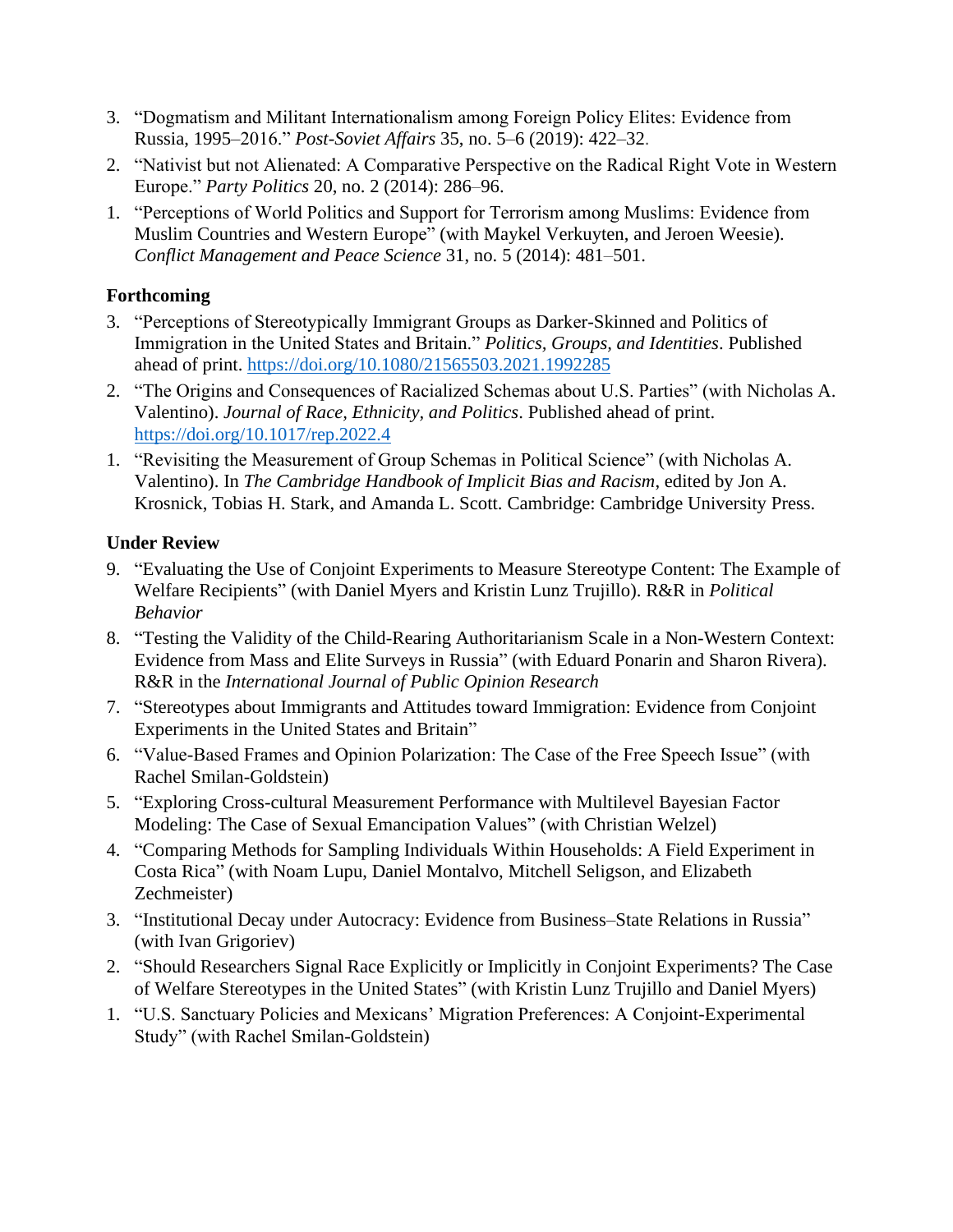### **Work in Progress**

- 9. "The Other Side of Sorting: Social Fractionalization of American Parties Causes Affective Polarization" (with Eric Groenendyk)
- 8. "Drivers of Affective Polarization: The Relative Impact of Race, Religion, Income, and Ideology" (with Nicholas Valentino)
- 7. "Ill-Conceived, Unfair, or Racist? The Effects of Charges in Policy Debates on Citizens' Opinions" (with Eugenia Quintanilla)
- 6. "Americans' Opposition to Muslim Immigration across the Partisan Divide: Evidence from Three Conjoint Experiments" (with Olyvia Christley)
- 5. "Anti-Americanism from the Dual-Process Motivational Perspective: Evidence from Russia" (with Eduard Ponarin and Sharon Rivera)
- 4. "Is Democratic Peace about Democracy? A Conjoint Analysis of Mass Public and the Elite" (with Melle Scholten)
- 3. "Sexism, Gender Stereotypes, and Welfare Support: A Conjoint Experiment" (with Kristin Lunz Trujillo and Daniel Myers)
- 2. "Partisan Polarization or White Backlash? White Americans' Reactions to Politicians' Tweets about Race and Religion" (with Rachel Smilan-Goldstein)
- 1. "Framing and Opinion Polarization: A Meta-Analysis" (with Lauren Van De Hey)

### **Awards and Honors**

- 2. Best Dissertation Award, International Society of Political Psychology, 2021
- 1. Best Paper in Political Behavior Award, Midwest Political Science Association, 2018 (with Nicholas Valentino)

## **Grants and Fellowships**

- 11. Quantitative Collaborative Faculty Seed Grant, University of Virginia, 2022, \$8,000
- 10. Humane Studies Fellowship, Institute for Humane Studies, 2018–2021: \$12,000
- 9. Gerald R. Ford Fellowship, University of Michigan, 2018–2020: \$50,500
- 8. Garth Taylor Fellowship in Public Opinion Research, University of Michigan, 2018–2019: \$10,000
- 7. Jean Monnet Graduate Fellowship, University of Michigan, 2018: \$5,000
- 6. Rackham Graduate Student Research Grants, University of Michigan, 2017–2018: \$4,500
- 5. Angus Campbell Scholars Fund, University of Michigan, 2017: \$7,000
- 4. International Institute Student Fellowship, University of Michigan, 2017: \$4,250
- 3. Summer Grant for Research and Internships in Europe and Eurasia, University of Michigan, 2016: \$1,500
- 2. Weiser Emerging Democracy Fellowship, University of Michigan, 2014–2015: \$26,000
- 1. Utrecht Excellence Scholarship, Utrecht University (Netherlands), 2008–2010: €27,000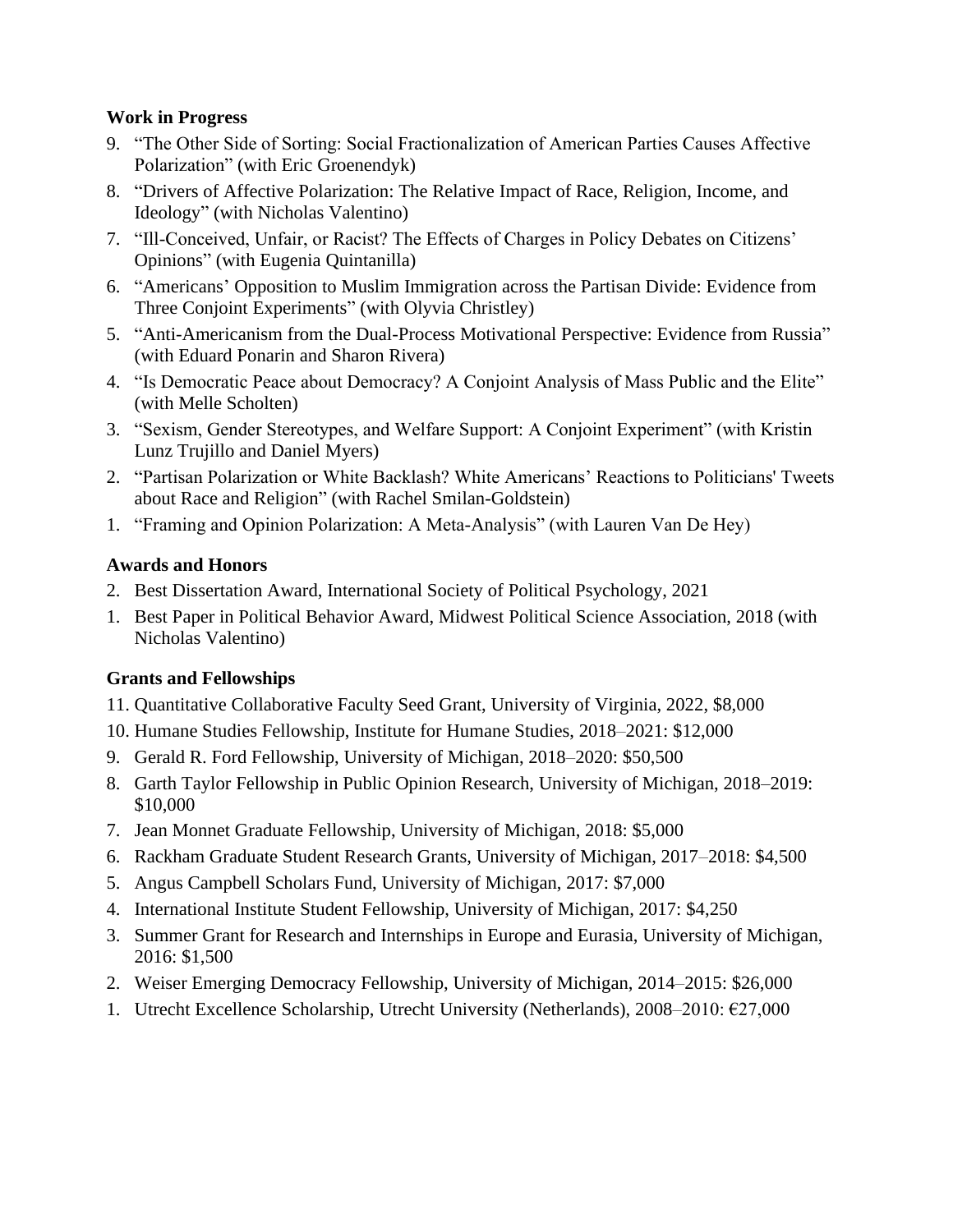#### **Presentations and Talks**

- 2022: Midwest Political Science Association (MPSA); Southern Political Science Association (SPSA); Western Political Science Association (WPSA)
- 2021: American Political Science Association (APSA)
- 2019: APSA; European Political Science Association (EPSA); International Society of Political Psychology (ISPP); MPSA; Society for Political Methodology; SPSA; University of Minnesota
- 2018: APSA; EPSA; Hamilton College; Indiana University Bloomington; ISPP; MPSA
- 2017: APSA; ISPP; MPSA
- 2016: EPSA; MPSA; University of California–Los Angeles
- 2015: EPSA; MPSA

### **Teaching**

- 7. Statistical Measurement (graduate), University of Virginia
- 6. Maximum Likelihood Estimation (graduate), University of Virginia
- 5. Linear Regression (graduate), University of Virginia
- 4. Mathematics for Political Science (graduate), University of Virginia
- 3. Research Design in Political Science (undergraduate), University of Virginia
- 2. Introduction to Empirical Methods in Political Analysis (graduate), University of Michigan
- 1. Introduction to Comparative Political Science (undergraduate), University of Michigan

### **Visiting Researcher**

- 4. University of Gothenburg (Sweden), 2018
- 3. GESIS Leibniz Institute for the Social Sciences (Germany), 2017
- 2. Higher School of Economics (Russia), 2016
- 1. University of Michigan, 2013

### **Departmental Service**

- 4. Co-Chair, Political Methodology Subfield, University of Virginia, 2021–present
- 3. Graduate Student Professional Development Committee, University of Michigan, 2019–2020
- 2. Coordinator, Interdisciplinary Workshop in American Politics, University of Michigan, 2018– 2019
- 1. Graduate Student Member, Admissions Committee, University of Michigan, 2016–2017

### **Professional Service**

1. Awards Committee, International Society of Political Psychology, 2022

### **Professional Memberships**

American Political Science Association; European Political Science Association; International Society of Political Psychology; Midwest Political Science Association; Society for Political Methodology; Southern Political Science Association